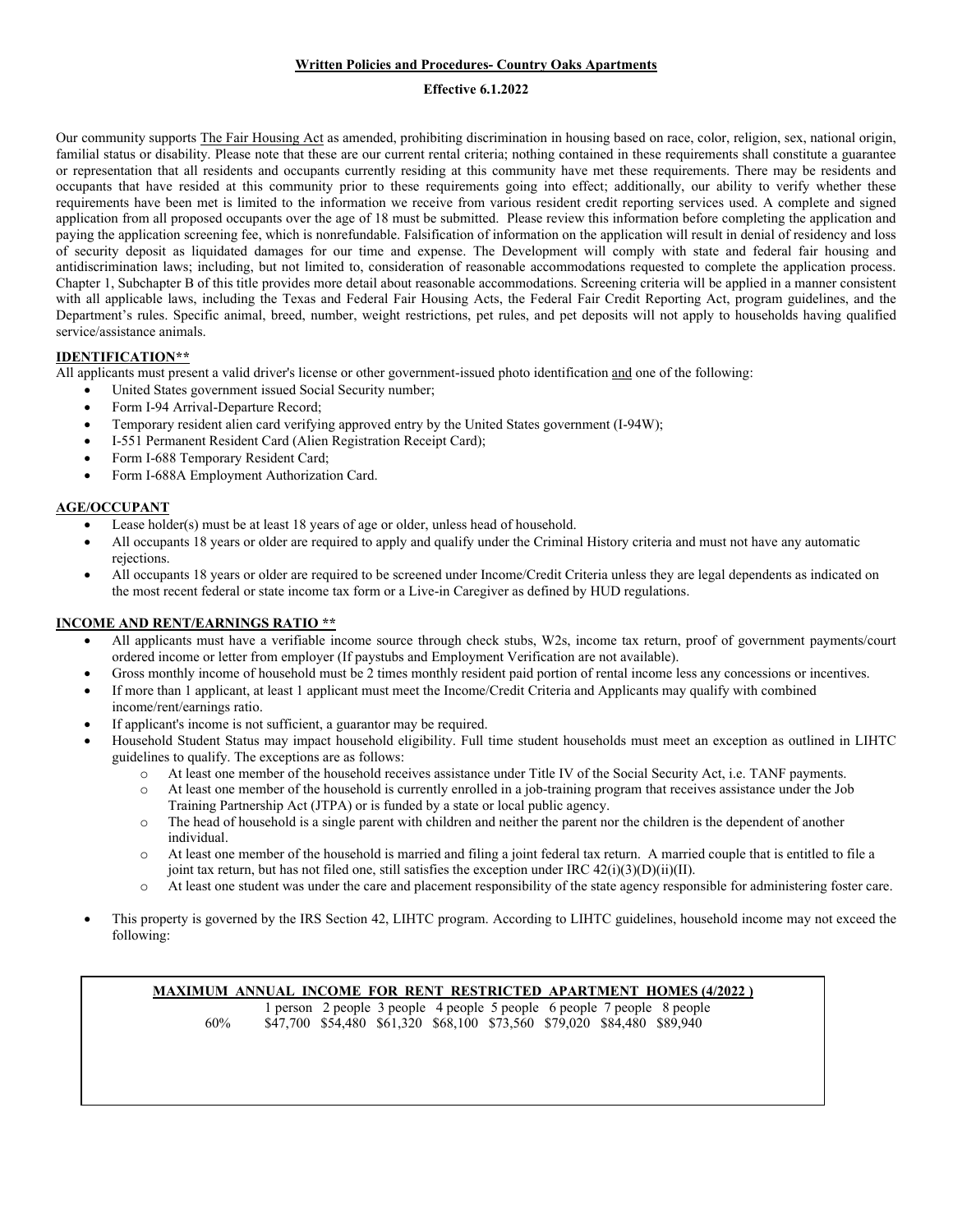# **EMPLOYMENT/JOB STABILITY (current and previous) \*\***

- If Applicant(s) have less than 6 months of employment history, a security deposit equal to  $\frac{1}{2}$  month's rent plus the standard security deposit or guarantor will be required..
- If retired or not employed, applicant must produce bank statements sufficient to meet minimum income requirements and pass income, credit and criminal criteria, and pay a security deposit equal to ½ month's rent plus the standard security deposit or provide a guarantor.
- If self-employed, applicant must produce bank statements sufficient to meet minimum income requirements or provide a guarantor.
- If a full time student (minimum of 9 hours), must provide proof of school enrollment, and must provide a guarantor.

# **CREDIT RATINGS (past 24 months) (Excluding student loans and medical accounts)**

- Applicants with a Credit Risk of **Severe** will automatically be declined.
- An applicant with a Credit Risk Result of the following categories will be required to pay a security deposit equal to  $\frac{1}{2}$  month's rent plus the standard security deposit
	- o **No Established Credit, Minor Credit Risk, Moderate Credit Risk, High Credit Risk**
	- The standard deposit for a 1 bedroom is \$300, 2 bedroom \$400, 3 bedroom \$500.
- If more than one applicant, at least one applicant must meet the Income/Credit Criteria
- The presence of utility collection accounts within the last 24 months will result in a denial.
- Any bankruptcies in the previous 24 months must be discharged and a debtor's list presented.
- Foreclosure history in the past 24 months may be allowed with a security deposit equal to ½ month's rent plus the standard security deposit or guarantor so long as there is clean rental or no rental history since the filing.
- Any unresolved tax liens; any unpaid rental housing debts within the last 24 months will result in automatic denial of the application.

## **RENTAL HISTORY**

- Previous rental history is not required. However, if you have rental history, the following will be verified for eligibility: Timely rental payments are required. Tenant complaints, unpaid unit damages, and early lease terminations without payment, as noted by the previous landlord, will be not be eligible.
- Verification must be by apartment community or organization. It cannot be made by an individual unless proof of payments on a timely basis can be made**.**
- If a former landlord reference will not release reference for the applicant due to a lease violation, the application is automatically rejected.
- Balances owed to prior landlords/apartment communities within the last 36 months will automatically be denied.
- An eviction will result in automatic denial.
- Mortgage must be verifiable via credit report or formal written documentation of home ownership.

**GUARANTORS** - Guarantor must complete and sign a Lease Contract Guaranty. Guarantor must reside in the United States. Guarantors must not have any automatic rejections and need to qualify showing income of 5x monthly rent and have a Credit Risk of at least Moderate.

**REJECTED APPLICATIONS:** Our 3<sup>rd</sup> party reporting services will mail a written notification of the grounds for rejection within seven (7) days of the determination to any rejected or ineligible applicant/household that completed the application process. The written notification will include the specific reason for the denial and reference the specific leasing criteria upon which the denial is based. Additionally, rejection letters will include contact information for any third parties that provided the information on which the rejection was based. Denied applicants are eligible to apply again for reconsideration 60 (sixty) days after initial denial.

Upon request, the contact information of Country Oaks third party screening company will be provided.

#### **RECERTIFICATIONS**

Per LIHTC Guidelines, Country Oaks tenants must obtain and perform an annual recertification after initial move in consisting of household composition, student status, and change of income should we request. At the time of recertification, change in income may be received for consideration re-designation of the household whether to increase or lower set aside rents based on the county's current income limits. Should anyone request a change of their unit designation; they must be on the community waiting list. Please see our Waiting List Policy on page 4 for further details. Annual recertifications are required to perform; if anyone should deny to participate, per LIHTC Guidelines you will be out of compliance at that time and may be considered for a non-renewal.

# **NON RENEWAL AND/OR TERMINATION NOTICES POLICY**

Non-Renewal or Termination notices will include the specific reason for the action. Information on rights under VAWA will be provided on nonrenewal or termination notices. The notices will also state how a person with a disability may request a reasonable accommodation in relation to the notice.

### **REASONABLE ACCOMMODATION POLICY:**

In compliance with Section 504 of the Rehabilitation Act and the Federal Fair Housing Act, this property will grant qualified reasonable accommodations and modifications upon request to all applicants and residents. The requests will be responded to within 14 calendar days of receipt. Management is obligated to offer qualified applicant and residents with disabilities additional consideration in the application of rules, practices, services, and structural alterations if such allowances will enable equal opportunity to access and enjoy housing. However, management is not requiring to make accommodations or modifications that will result in a financial burden to the property, is a structurally impracticable alteration, requires the removal of a load bearing wall, or if it requires management to alter or change a fundamental component of the housing program.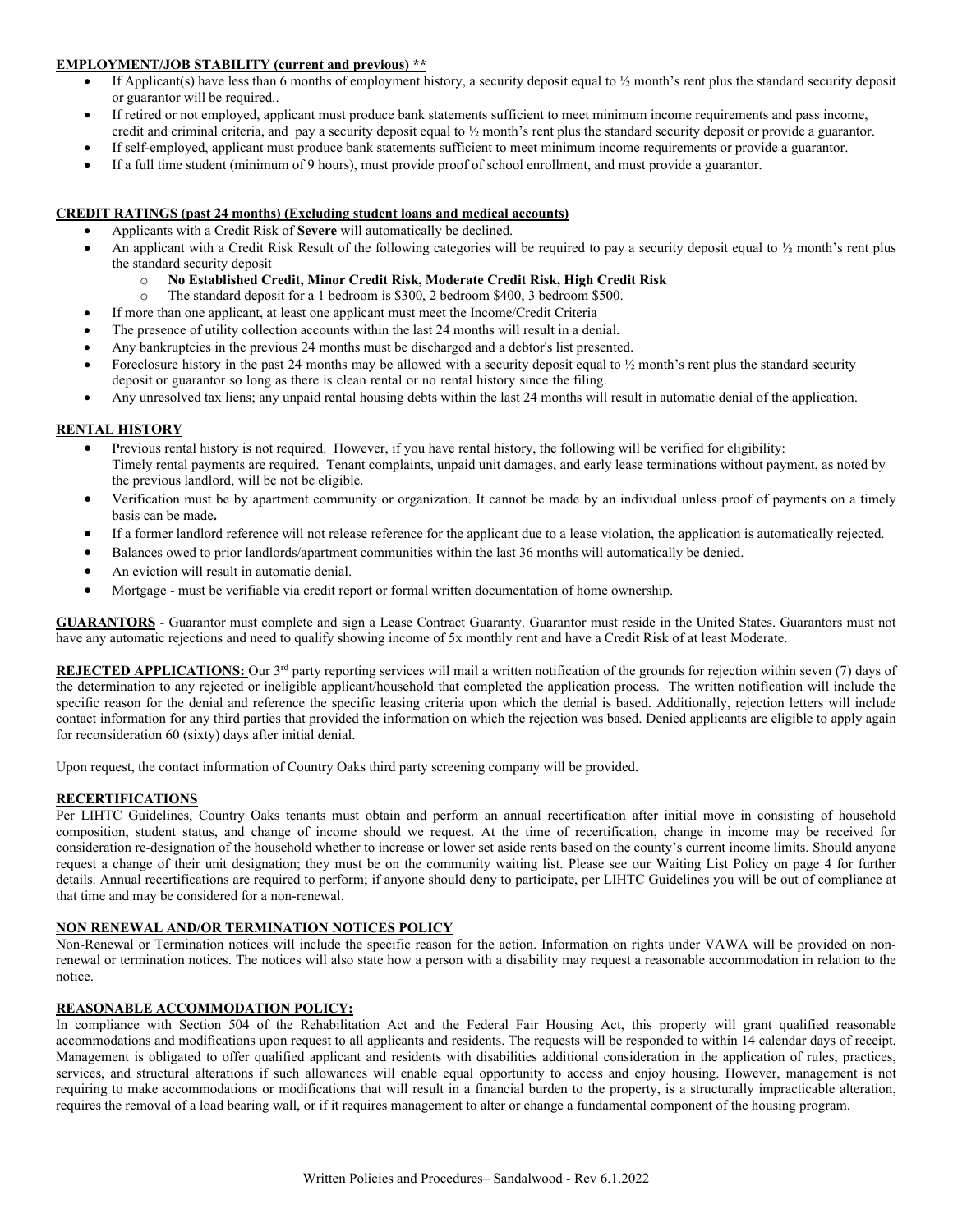# **DEFINING PERSONS WITH DISABILITIES:**

Section 504 regulations define an individual with a disability as any person who has a physical or mental disability that substantially limits one or more major life activities; has a record of such an impairment; or is regarded as having such an impairment [24 CFR 8.3]. Major life activities include walking, talking, hearing, seeing, breathing, learning, performing manual tasks, and caring for oneself.

### **SECTION 504/REASONABLE ACCOMMODATION PROCEDURES:**

An individual with a disability may request a reasonable accommodation during the application process and anytime during residency. Requests will be responded to within 14 calendar days of receipt. Individuals with a disability wishing to request a reasonable accommodation to complete the application process should contact the management office. All reasonable requests will be considered.

#### **VIOLENCE AGAINST WOMEN ACT (VAWA):**

This property follows the guidelines outlined in the VAWA. The law offers the following protections against eviction of denial of housing based on domestic violence, dating violence, sexual assault, or stalking:

- A. In accordance with the Violence Against Women Reauthorization Act of 2013, an applicant's status as the victim of domestic violence, dating violence, sexual assault, or stalking is not a basis for denial of rental assistance or for denial of admission, if the applicant otherwise qualifies for assistance or admission.
- B. An incident or incidents of actual or threatened domestic violence, dating violence, sexual assault, or stalking will not be construed as serious or repeated violations of the lease or other "good cause" for terminating the assistance, tenancy, or occupancy rights of a victim of abuse.
- C. Criminal activity directly related to domestic violence, dating violence, sexual assault, or stalking, engaged in by a member of a tenant's household or any guest or other person under the tenant's control, shall not be the cause for termination of assistance, tenancy, or occupancy rights of the victim of the criminal acts.
- D. Assistance may be terminated or a lease "bifurcated" in order to remove an offending household member from the home. Whether or not the individual is a signatory to the lease and lawful tenant, if an individual is engaged in a criminal act of physical violence against family member or others, said individual stands to be evicted, removed, or have their occupancy rights terminated. This action is taken while allowing the victim, who is a tenant or lawful occupant, to remain.
- E. The provisions protecting victims of domestic violence, dating violence, sexual assault, or stalking engaged in by a member of the household, may not be construed to limit management, when notified, from honoring various court orders issued to either protect the victim or address the distribution of property in case a family breaks up.
- The authority to evict or terminate assistance is not limited with respect to a victim that commits unrelated criminal activity. Furthermore, if management can show an actual and imminent threat to other tenants or those employed at or providing service to the property if an unlawful tenant's residency is not terminated, then evicting a victim is an option, the VAWA notwithstanding. Ultimately, management may not subject victims to more demanding standards than other tenants.
- The VAWA protections shall not supersede any provision of any federal, state, or local law that provides greater protections for victims of domestic violence, sexual assault, or stalking. The laws offering greater protection are applies in instances of domestic violence, dating violence, sexual assault, or stalking.

Management will respond to any VAWA requests within 5 business days.

In addition, a tenant who is a victim of domestic violence, dating violence, sexual assault, or stalking, as provided in HUD's regulations at 24 CFR part 5, subpart L is eligible for an emergency transfer, if: the tenant reasonably believes that there is a threat of imminent harm from further violence if the tenant remains within the same unit. If the tenant is a victim of sexual assault, the tenant may also be eligible to transfer if the sexual assault occurred on the premises within the 90-calendar-day period preceding a request for an emergency transfer. A tenant requesting an emergency transfer must expressly request the transfer in accordance with the procedures described in this plan.

#### **CRIMINAL HISTORY**

A criminal background check will be conducted for each applicant and occupant age 18 years or more. The application will be denied for any of the following reported criminal related reasons (including but not limited to conviction or probation) that have occurred within the timeline identified below prior to the application date regardless of the applicant's age at the time the offense was committed. All records are evaluated from the date of disposition.

This requirement does not constitute a guarantee or representation that residents or occupants currently residing in our community have not been convicted of or subject to deferred adjudication for a felony, certain misdemeanors or sex offenses requiring registration under applicable law; there may be residents or occupants that have resided in the community prior to this requirement going into effect; additionally, our ability to verify this information is limited to the information made available to us by our third party reporting services used. All criminal background checks are through state and federal public records.

Application will be automatically denied for any of the following, felony or misdemeanor, regardless of time:

- All sex-related felonies
- Organized Crime
- **Homicide**
- Kidnapping
- Assault and Battery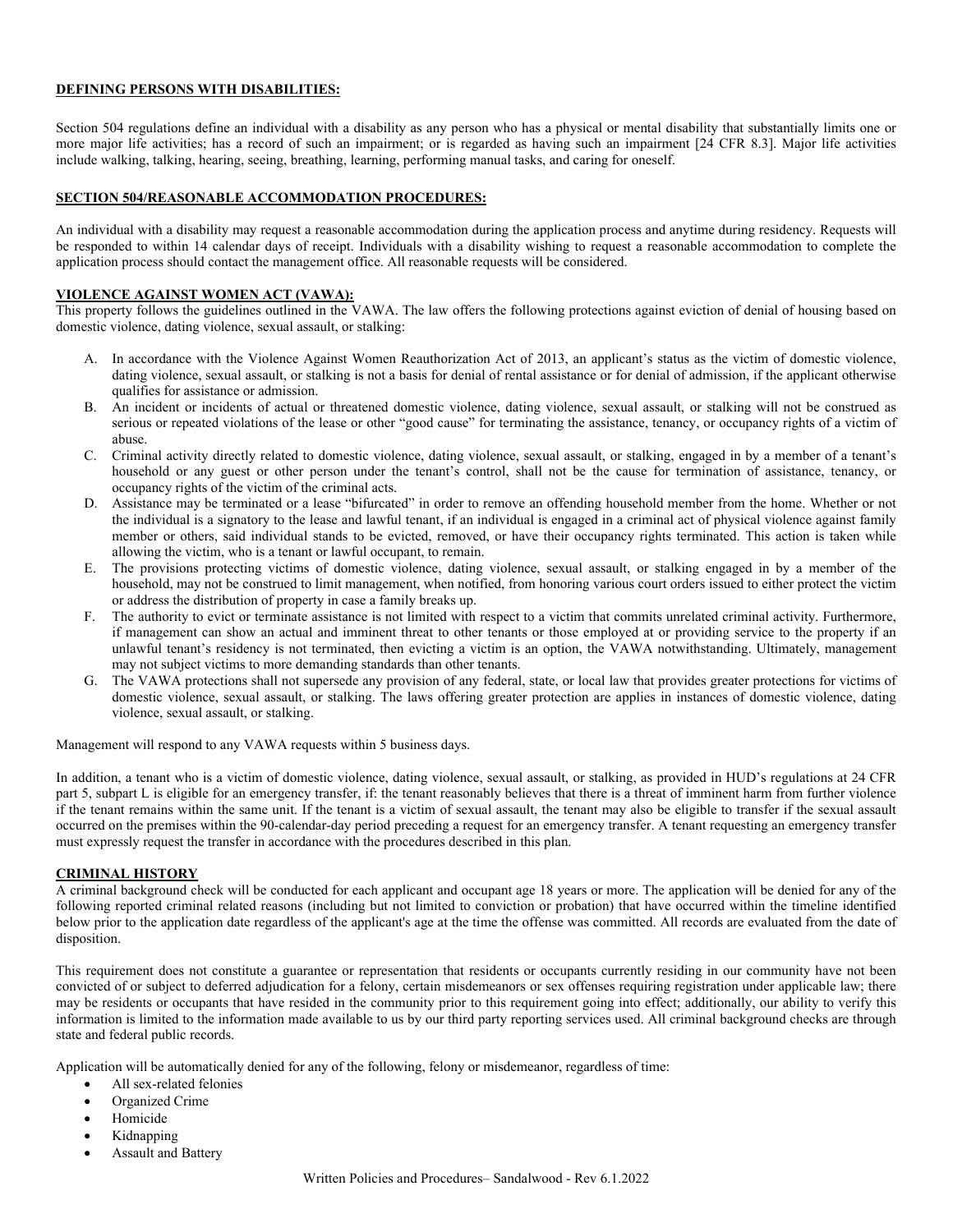- Terrorism-related offenses, including Weapons related II
- All VCAP offenses
- Applicant or occupant appears on the list of known terrorists and wanted fugitives as provided by the Office of Foreign Asset Control (OFAC), federal agencies to include the FBI or other state and local law enforcement agencies
- Felony DWI/DUI + or DUI/DWI Resulting in Bodily Harm
- Application will be automatically denied for the following misdemeanors/felonies that have occurred within the designated number of years of the application date:
- Sex Misdemeanors 7
- Traffic Felony 7

| <b>Hallic</b> Perolly     |                          |
|---------------------------|--------------------------|
| Theft by Check Felony     | Felony; Misdemeanor-3    |
| Drug Offenses III-VII     | 10 Felony; Misdemeanor-3 |
| Weapon Related Offenses I | 10 Felony; Misdemeanor-7 |
| Theft Larceny             | 10 Felony; Misdemeanor-3 |
| Property felonies         | 15                       |
| Harassment                | 10 Felony; Misdeamenor-7 |
| Crimes against animals    | 10 Felony, Misdemeanor-3 |
| <b>Cyber Crimes</b>       | 10 Felony; Misdeamenor-7 |
| Fraud                     | 10-Felony; Misdeamenor-7 |
| Arson                     | 15-Felony; Misdeamenor-3 |
| Embezzlement              | 15-Felony; Misdeamenor-3 |
| Trespassing               | 15-Felony; Misdeamenor-3 |

Depending on the nature of the criminal related offense's risk to resident safety and property, Management will use its discretion in considering an applicant whose criminal background check shows any felonious offenses not already listed above that have occurred within seven (7) years prior to the application date.

Depending on the nature of the criminal related offense's risk to resident safety and property, Management will use its discretion in considering an applicant whose criminal background check shows any misdemeanor offenses not already listed above that have occurred within three (3) years prior to the application date.

Depending on the circumstances, applications may be rejected based on criminal records falling outside or beyond the timelines set forth above.

**OCCUPANCY GUIDELINES** - The maximum number of residents permitted to dwell in an apartment is 2 occupants per bedroom exclusive of 1 occupant under the age of 6 in a unit that provides all occupants with more than 120 sq. ft. of usable floor area in a bedroom or other habitable room and 120 sq. ft. of usable floor area in a living room.

# **UNIT TRANSER POLICY:**

All existing residents are eligible to request a unit transfer. If the requested unit type is not available, the requesting household will be placed on the waiting list. The cost to transfer mid-lease is \$500.00. Unit transfers are subject to a satisfactory unit inspection that will be conducted by onsite management prior to transfer. Unit transfers will require new security deposits for the new unit. The security deposit for the current unit will be refunded to the household less any damages beyond normal wear and tear. Reasonable Accommodation transfers will not be accessed a \$300.00 midlease fee.

**ANIMALS** – A maximum of 2 pets are allowed, whose total combined weight is less than 40 lbs at maturity, per apartment are permitted. Dogs whose breed or dominant breed weight exceeds 40 pounds at maturity are not accepted. The following breeds or partial breeds are not permitted: Rottweilers, Pit bulls, Akitas, Dobermans, Chows, German shepherds and Australian shepherds. Exotic animals and reptiles are not accepted. Additional restrictions may apply. Guide, service, support and signal dogs are not considered pets and are permitted to reasonably accommodate a leaseholder or occupant with a disability. All animals must be photographed by management before approval. A refundable \$300.00 pet deposit per pet and a monthly pet fee of \$15.00 per pet will be required. Nothing in this section shall prevent management from requiring the removal from any property of any pet whose conduct or condition is duly determined to constitute a threat or nuisance to the other occupants of the property. No pet may be kept in violation of humane or health laws. Occupant shall be liable for any damage or injury caused by the pet(s) and shall pay management any costs related to such damages to the extent those costs exceed the pet deposit. Occupant further agrees to indemnify, hold harmless, and defend against liability, judgments, expense, or claims by third parties for damages or injuries caused by occupant's pet(s) Qualified service animals are permitted and are not subject to the community's policies regarding pet restrictions.

**APPLICATION FEE** – A non-refundable application fee of \$35.00 will be charged to each applicant/occupant 18 years of age or older. Applications are accepted written or on property website online. Applicants may pick up an application located at 1951 Aquarena springs Drive San Marcos, TX 78666 or apply online at countryoakssanmarcos.com. The property may be contacted by phone 512.754.8911 or email [countryoaks@sandalwoodmgt.com](mailto:countryoaks@sandalwoodmgt.com) 

Note: Sandalwood Management screening reports are valid for 60 days. If your screening report is over 60 days old from the date you pay your screening fee to your anticipated move-in date, your screening will be run again to ensure screening requirements are still met; however, you will not be charged a screening fee again. In addition, you will be required to fill out another Application to ensure we have your current information.

**DEPOSIT-**the standard security deposits for a one bedroom is \$200.00, for a 2 bedroom is \$250.00 and a 3 bedroom is \$350